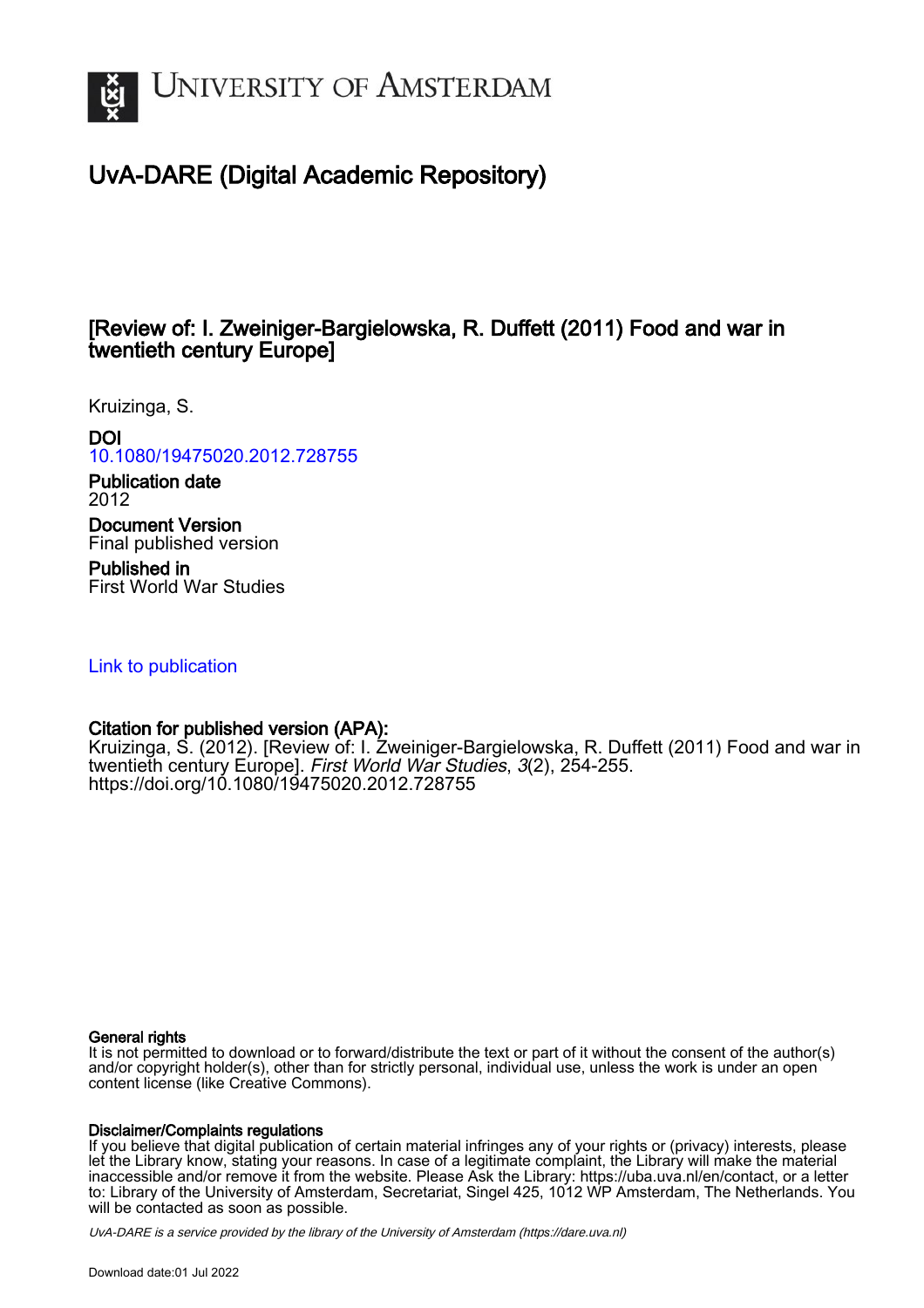

## **First World War Studies**



**ISSN: 1947-5020 (Print) 1947-5039 (Online) Journal homepage:<http://www.tandfonline.com/loi/rfww20>**

# **Food and War in Twentieth Century Europe**

## **Samuël Kruizinga**

**To cite this article:** Samuël Kruizinga (2012) Food and War in Twentieth Century Europe , First World War Studies, 3:2, 254-255, DOI: [10.1080/19475020.2012.728755](http://www.tandfonline.com/action/showCitFormats?doi=10.1080/19475020.2012.728755)

**To link to this article:** <http://dx.doi.org/10.1080/19475020.2012.728755>



Published online: 03 Dec 2012.



 $\overline{\mathscr{L}}$  [Submit your article to this journal](http://www.tandfonline.com/action/authorSubmission?journalCode=rfww20&page=instructions)  $\mathscr{F}$ 





[View related articles](http://www.tandfonline.com/doi/mlt/10.1080/19475020.2012.728755) C

Full Terms & Conditions of access and use can be found at <http://www.tandfonline.com/action/journalInformation?journalCode=rfww20>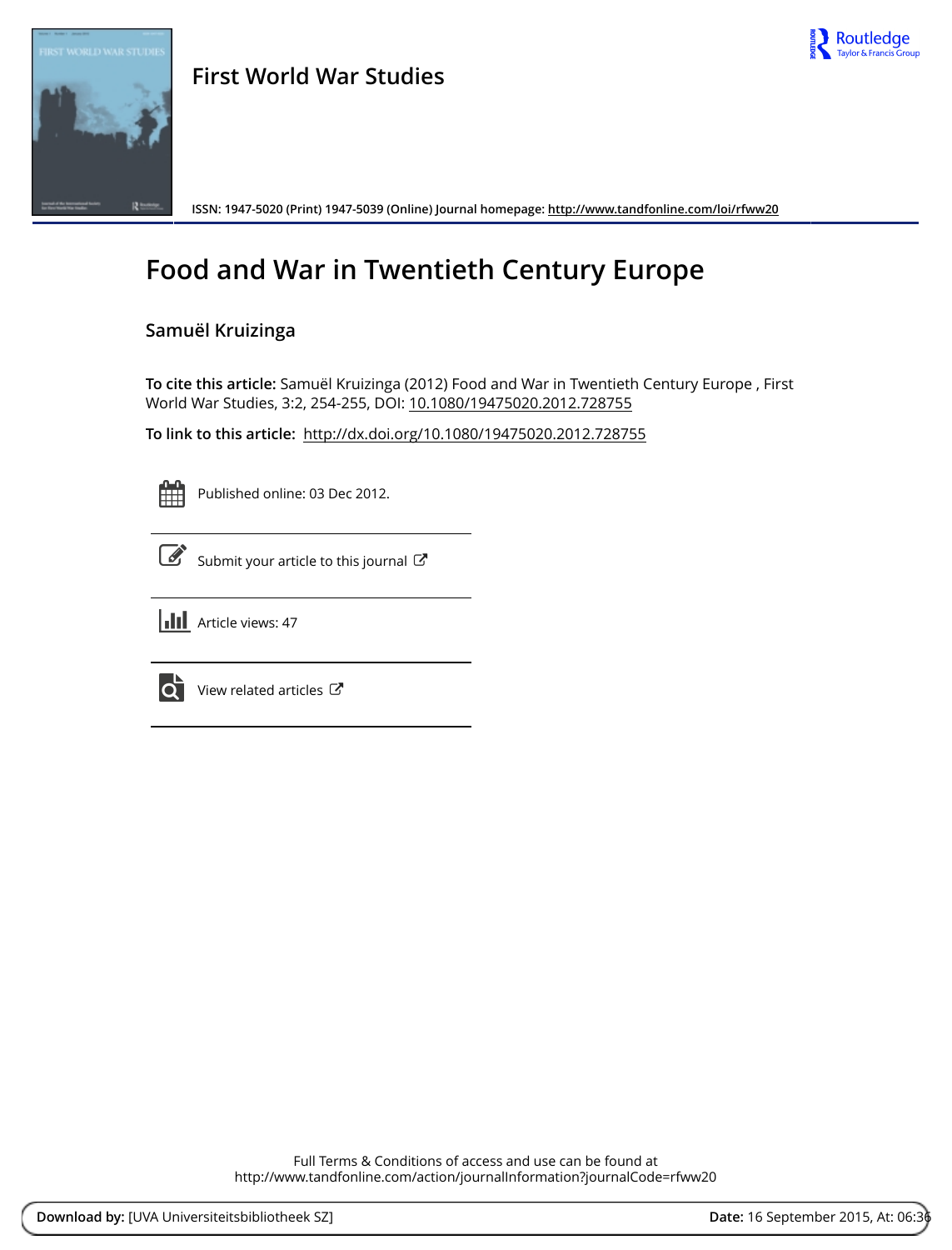Food and War in Twentieth Century Europe, edited by Ina Zweiniger-Bargielowska, Rachel Duffett and Alain Drouard, Farnham, Ashgate Publishing Limited, 2011, xvii, 276 pp. + illustrations, £65.00 (hardback), ISBN 978-1-4094-1770-5

The subjects of food and war are intimately connected. For one, war deeply influences patterns of food production, distribution and consumption, both amongst soldiers and on the home front. The reverse, however, is also true: the maintenance of an adequate food supply is absolutely vital to both an army's capacity for waging war and the civilian population's ability to support it. Finally, disrupting an enemy's food supply is a time-honoured economic weapon: attacking your opponent's supply of food (and, in modern times, feeding stuffs and fertilizers) was a key component of warfare, especially during the two World Wars.

The ambitious stated goal of the essay collection under review – which, as I will show, it fails to achieve – is to show how 'food and war were related and intertwined' (xvi). It contains 18 articles, eight of which focus on the First World War, most of the others on the Second World War. The authors are experts in the history of nutrition, and their focus therefore lies squarely on wartime changes in diet in the context of technological, administrative and/or ideological developments.

Various chapters in the book show that during the First World War, the ideal composition of the human diet was subject of much debate. Interestingly, real scientific knowledge about nutrition was, even in the Second World War, still in its infancy. Most nutritional scientists had only a very limited notion of the importance of vitamins and could not accurately measure the caloric value of different foodstuffs. In combination with age-old consumer preferences, this led many to overestimate the nutritional benefit of fats, especially animal fats. Rachel Duffett's article on British army provisioning shows how this particular view influenced what British soldiers were served to eat in the trenches of the Western Front. The mainstay of soldiers' rations consisted of tinned 'bully beef' and biscuits, which contained – or so the army leadership was led to believe – more than adequate supplies of fats in an attractively small package, easily transported and stored. However, nobody seems to have considered the fact that both beef and biscuits were incredibly dry and that soldiers needed plenty of fresh water, which was often lacking, to wash it down. Many soldiers therefore took to drinking from muddy (and infected) water pools. Perhaps even worse, the fatty 'bully beef' caused endemic bouts of diarrhoea.

Interestingly, as the chapter by Svend Skafte Overgaard shows, the Danish scientist Mikkel Hindhede was one of the few who held more 'modern' notions of